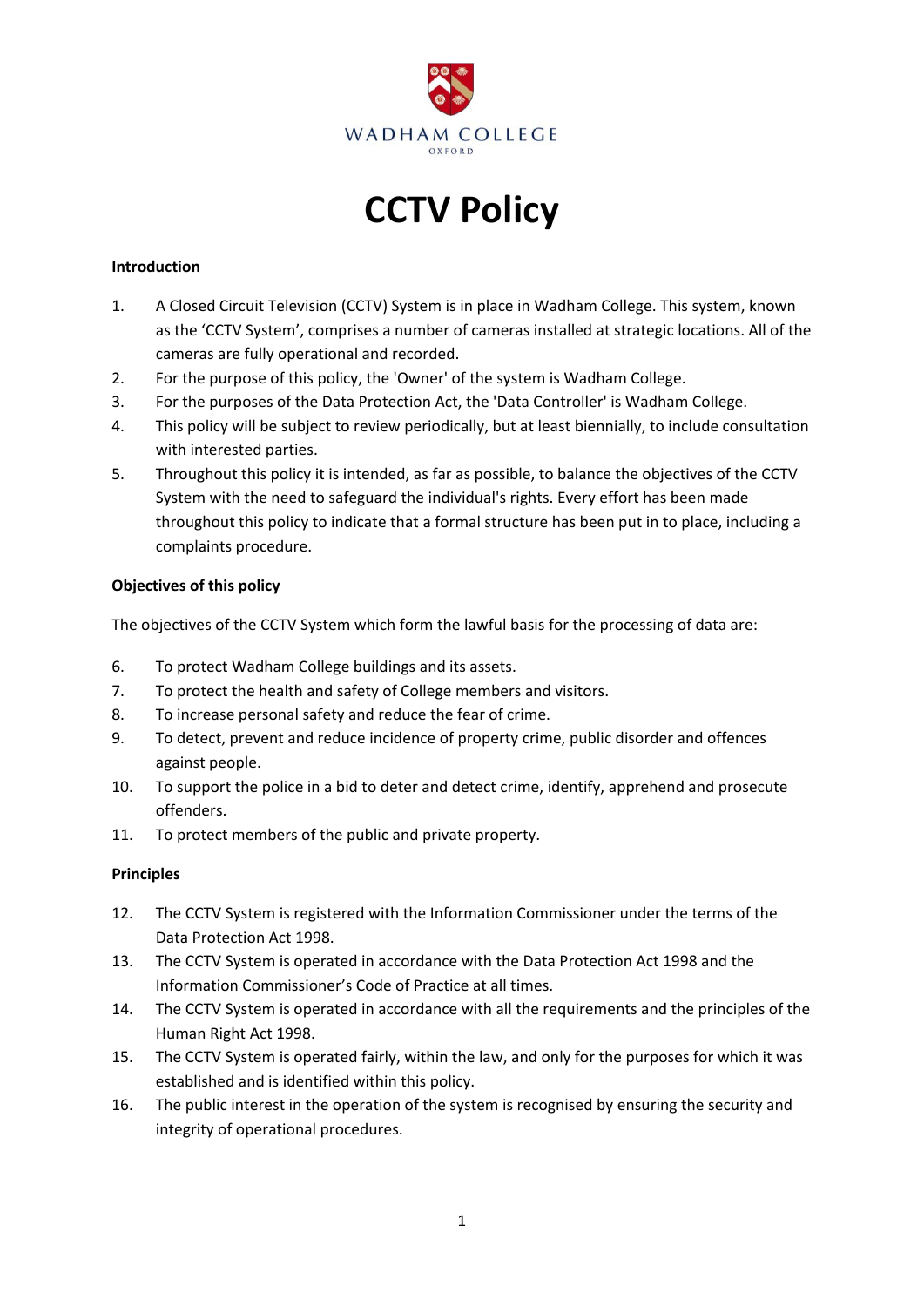#### **Key Personnel and Responsibilities**

- 17. The Domestic Bursar is the overall manager of the CCTV System and the person responsible for ensuring the objectives and principles set out in this policy are upheld.
- 18. The Head Porter has day-to-day responsibility for the monitoring, operation and evaluation of the CCTV System and the implementation of this policy. The Head Porter is responsible for maintaining full management information as to the incidents dealt with in the management of the CCTV System.
- 19. The Head of ICT provides day-to-day IT support for the CCTV system.

# **Cameras and Area Coverage**

- 20. The areas covered by CCTV to which this policy refers are the buildings and grounds of Wadham College, including the Merifield complex.
- 21. Unless an immediate response to events is required, authorised CCTV operators are instructed not to direct cameras at an individual, their property or a specific group of individuals, without authorisation from the Domestic Bursar or Head Porter.
- 22. None of the cameras forming part of the system are installed in a covert manner. Some cameras may be enclosed within 'All weather domes' for aesthetic or operational reasons.

# **Monitoring Equipment**

- 23. A monitor is installed behind the counter in the Lodge. The equipment has the capability of monitoring all cameras simultaneously throughout every 24-hour period.
- 24. The CCTV System records the images from all cameras in real time.
- 25. Access to the cameras, operating controls, recording and reviewing equipment is strictly limited to:
	- a. Authorised and trained Lodge staff during working hours.
	- b. The Domestic Bursar.
	- c. Members of the ICT Department for IT support to the system.
	- d. Authorised and trained Library staff during working hours (limited to the one camera in the Library).
- 26. Any authorised person operating the cameras acts with utmost integrity at all times.
- 27. Any replay of pre-recorded data is only undertaken in the following areas:
	- a. Head Porter's office, located in the Lodge.
	- b. Librarian's office, located in the Library (limited to pre-recorded data from the one camera in the Library).

There must be a good reason for the viewing. A log of the playback is retained on file by the Head Porter or Librarian, together with details of the purpose and those present at the viewing.

- 28. Access to pre-recorded data is strictly limited to:
	- a. Head Porter and Lodge staff.
	- b. Domestic Bursar.
	- c. Sub-Deans (in appropriate circumstances).
	- d. Librarian and Assistant Librarian (limited to pre-recorded data from the one camera in the Library).
	- e. College, or other officials, by way of a written request.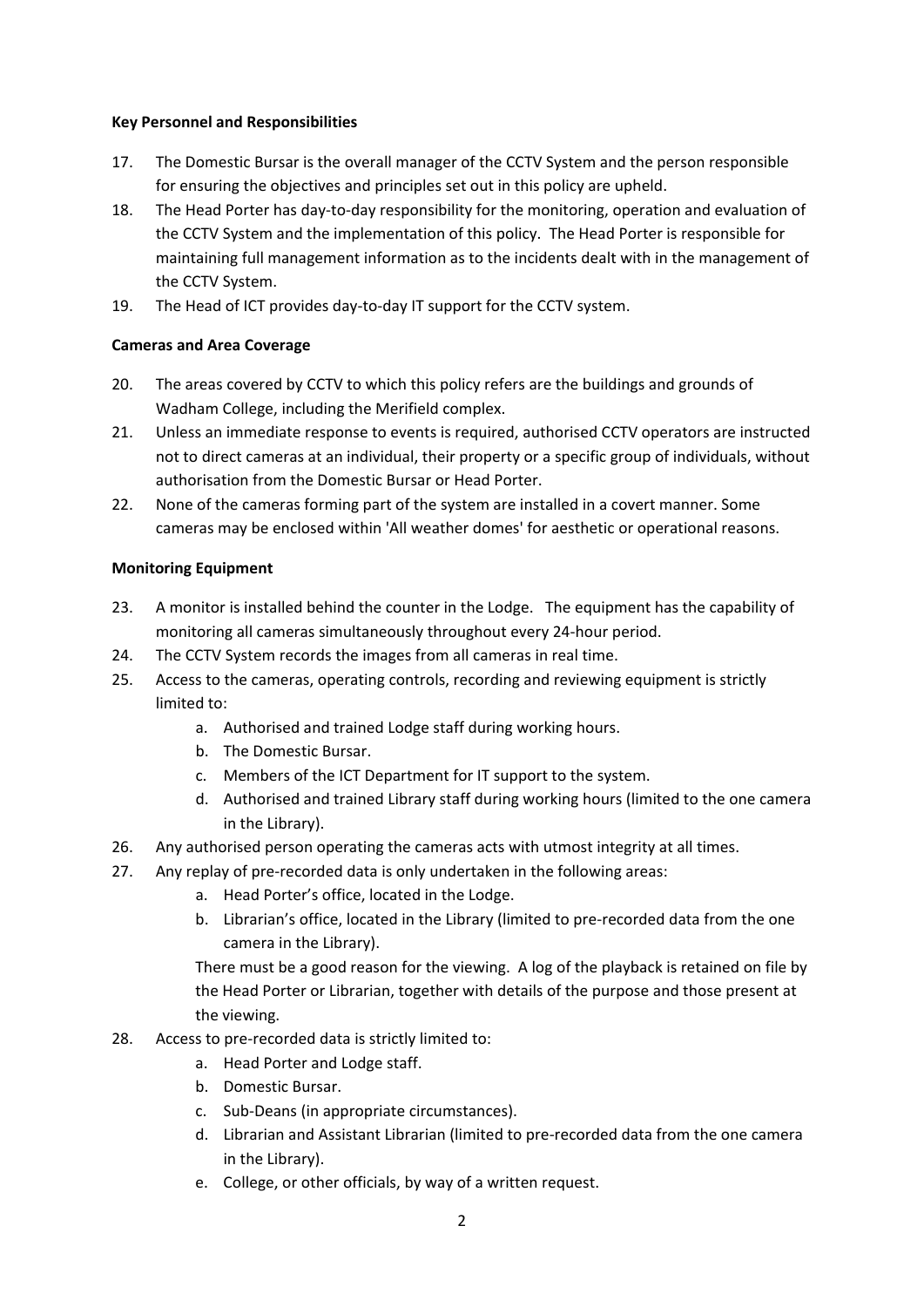- 29. Unauthorised persons do not have access to any part of the CCTV System without the authorisation of the Domestic Bursar or Head Porter.
- 30. All CCTV operators receive training relevant to their role. Further training is provided as necessary.

# **Privacy and Data Protection**

- 31. All personal data obtained by virtue of the system, are processed fairly and lawfully and, in particular, are only be processed in the exercise of achieving the stated objectives of the CCTV System. In processing personal data, there is total respect for everyone's right to privacy.
- 32. The storage and security of the data will be strictly in accordance with the requirements of the Data Protection Act 1998, the Information Commissioner's Code of Practice and the College's Data Protection Policy.
- 33. All data is processed in accordance with the principles of the Data Protection Act, 1998, which, in summarised form, includes, but is not limited to:
	- a. All personal data is obtained and processed fairly and lawfully.
	- b. Personal data is held only for the purposes specified.
	- c. Personal data is disclosed only to the people listed within this policy.
	- d. Only personal data is held that is adequate, relevant and not excessive in relation to the purpose it is held.
	- e. Steps will be taken to ensure personal data is accurate and where necessary, kept up to date.
	- f. Personal data is held no longer than necessary.
	- g. Individuals are allowed access to information held about them and, where appropriate, permitted to correct or erase it.
- 34. Security measures are in place to prevent unauthorised or accidental access to, alteration, disclosure, or loss and destruction of information.

# **Operation of the System by the Police**

- 35. Under certain circumstances the Police may make a request to assume direction of the CCTV System. Only written requests made under section 29 of the Data Protection Act 1998 will be considered. Any such request will only be accommodated on the authority of the Domestic Bursar or Head Porter.
- 36. In the event of such a request being permitted, only those CCTV operators who are authorised to do so will operate the CCTV System under the direction of the police officer.

# **Maintenance of the CCTV System**

- 37. Provision is made for regular/periodic service checks of the CCTV equipment, which includes cleaning of any all-weather domes or housings, checks on the functioning of the equipment, and any minor adjustments that need to be made to the equipment settings to maintain picture quality.
- 38. The ICT Department takes full responsibility for all technical hardware aspects of the CCTV system. Should a fault develop all cameras, servers, switches and computers have maintenance and warranty agreements in place.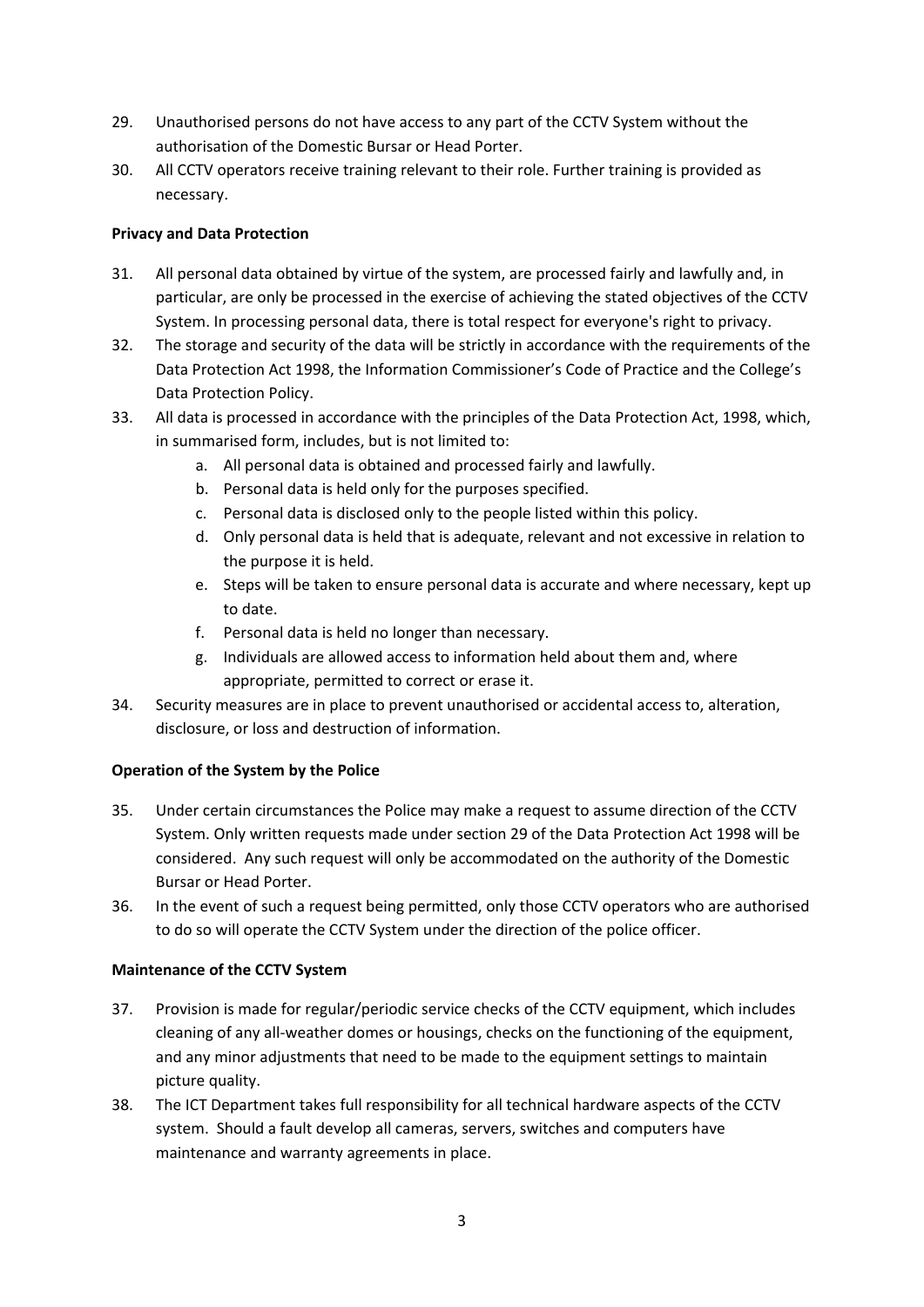39. The Head Porter will maintain appropriate records in respect of the functioning and maintenance of the cameras.

#### **Handling of recorded material**

- 40. For the purposes of this policy 'recorded material' means any material recorded by, or as the result of, technical equipment which forms part of the CCTV system, but specifically includes images recorded digitally, on hard drive and by way of DVD copying, including digital video prints.
- 41. Subject to the equipment functioning correctly, images from the cameras are recorded throughout every 24-hour period.
- 42. Recorded footage is retained for a period of 30 Days.
- 43. Every digital recording obtained by using the CCTV System has the potential of containing recorded material, which may have to be admitted in evidence at some point during its life span. Irrespective of the format (e.g. DVD, paper copy, etc.), images obtained from the CCTV system are treated strictly in accordance with this policy from the moment they are received until their final destruction.
- 44. Access to, and the use of, recorded; material is strictly for the purposes defined in this policy.
- 45. Recorded material is not copied, sold, or used for commercial purposes or the provision of entertainment.
- 46. In complying with the *National Standard for the Release of Data to Third Parties*, it is intended, as far as reasonably practicable, to safeguard individual rights to privacy and to give effect to the following principles:
	- a. Recorded material shall be processed lawfully and fairly, and used only for the purposes defined in this policy.
	- b. Access to recorded material will only take place in accordance with the procedures outlined in this policy.
	- c. The release or disclosure of data for commercial or entertainment purposes is specifically prohibited.
	- d. Members of the police service or other agencies having a statutory authority to investigate and/or prosecute offences may release details of recorded information to the media only in an effort to identify alleged offenders or potential witnesses. Under such circumstances, full details will be recorded.
- 47. It may be beneficial to make use of 'real' digital recordings for the training and education of those involved in the operation and management of CCTV systems, and for those involved in the investigation, prevention, and detection of crime. Any material recorded by virtue of the CCTV system is only used for such training and education purposes.
- 48. A video print is a copy of an image or images, which already exists on a hard drive or DVD. Video prints are not taken as a matter of routine. The Domestic Bursar or, in his or her absence, the Head Porter must authorise any requests to make video prints from the CCTV System. There must be a good reason for the request. If a video print is made, the purpose of